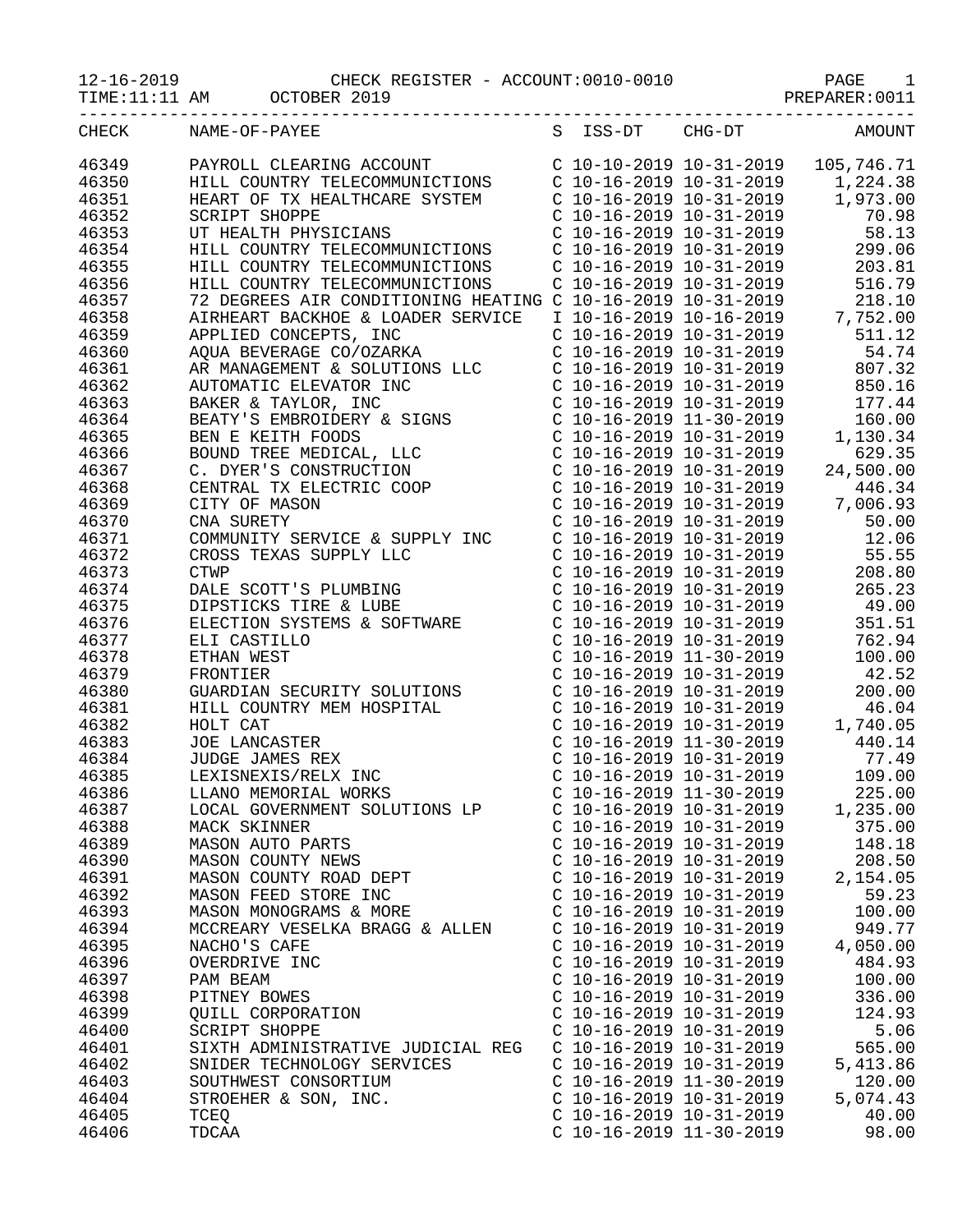|       | TIME:11:11 AM OCTOBER 2019                                                                                                                                                                                                                                      |                                                                                                                                                                                                        |                                                                                                                                                                                                                                                                                                                                                                  |
|-------|-----------------------------------------------------------------------------------------------------------------------------------------------------------------------------------------------------------------------------------------------------------------|--------------------------------------------------------------------------------------------------------------------------------------------------------------------------------------------------------|------------------------------------------------------------------------------------------------------------------------------------------------------------------------------------------------------------------------------------------------------------------------------------------------------------------------------------------------------------------|
| CHECK |                                                                                                                                                                                                                                                                 |                                                                                                                                                                                                        |                                                                                                                                                                                                                                                                                                                                                                  |
| 46407 | THE COMMERCIAL BANK<br>TX JUDICIAL ACADEMY                                                                                                                                                                                                                      |                                                                                                                                                                                                        | $\left. \begin{array}{llllll} \mbox{C} & 10\,\text{--}\,16\,\text{--}\,2019 & 10\,\text{--}\,31\,\text{--}\,2019 & & 32\,\text{.}\,05 \\ \mbox{C} & 10\,\text{--}\,16\,\text{--}\,2019 & 10\,\text{--}\,31\,\text{--}\,2019 & & 200\,\text{-.}\,00 \\ \mbox{C} & 10\,\text{--}\,16\,\text{--}\,2019 & 10\,\text{--}\,31\,\text{--}\,2019 & & 260\,\text{-.}\,00$ |
| 46408 |                                                                                                                                                                                                                                                                 |                                                                                                                                                                                                        |                                                                                                                                                                                                                                                                                                                                                                  |
| 46409 | TX STATE UNIVERSITY/SAN MARCOS                                                                                                                                                                                                                                  |                                                                                                                                                                                                        |                                                                                                                                                                                                                                                                                                                                                                  |
| 46410 |                                                                                                                                                                                                                                                                 | $C$ 10-16-2019 10-31-2019                                                                                                                                                                              | 141.50                                                                                                                                                                                                                                                                                                                                                           |
| 46411 |                                                                                                                                                                                                                                                                 |                                                                                                                                                                                                        | $C$ 10-16-2019 10-31-2019 24.00                                                                                                                                                                                                                                                                                                                                  |
| 46412 |                                                                                                                                                                                                                                                                 | $C$ 10-16-2019 10-31-2019                                                                                                                                                                              | 402.06                                                                                                                                                                                                                                                                                                                                                           |
| 46413 |                                                                                                                                                                                                                                                                 |                                                                                                                                                                                                        | 486.65                                                                                                                                                                                                                                                                                                                                                           |
| 46414 |                                                                                                                                                                                                                                                                 | C 10-16-2019 10-31-2019<br>C 10-16-2019 10-31-2019                                                                                                                                                     | 171.50                                                                                                                                                                                                                                                                                                                                                           |
| 46415 |                                                                                                                                                                                                                                                                 | C 10-16-2019 10-31-2019                                                                                                                                                                                | 500.00                                                                                                                                                                                                                                                                                                                                                           |
| 46416 |                                                                                                                                                                                                                                                                 | C 10-16-2019 10-31-2019                                                                                                                                                                                | 519.51                                                                                                                                                                                                                                                                                                                                                           |
| 46417 | TA STATE UNIVERSITY/SAN MARCOS<br>USOXO<br>WEBER CHEVRON<br>WEST CENTRAL WIRELESS<br>XEROX CORPORATION<br>ZACHARY BRADFORD SMITH DBA<br>ZESCH & PICKETT<br>REBEKAH WHITWORTH<br>ELI CASTILLO<br>BLUEBONNET CASA<br>FOURTH COURT OF APPEALS<br>MASON COUNTY TREA | C 10-18-2019 10-31-2019                                                                                                                                                                                | 424.56                                                                                                                                                                                                                                                                                                                                                           |
| 46418 |                                                                                                                                                                                                                                                                 |                                                                                                                                                                                                        | 75.00                                                                                                                                                                                                                                                                                                                                                            |
| 46419 |                                                                                                                                                                                                                                                                 | C 10-21-2019 11-30-2019<br>C 10-21-2019 11-30-2019                                                                                                                                                     | 105.00                                                                                                                                                                                                                                                                                                                                                           |
| 46420 |                                                                                                                                                                                                                                                                 | $C$ 10-21-2019 10-31-2019                                                                                                                                                                              | 10,539.94                                                                                                                                                                                                                                                                                                                                                        |
| 46421 |                                                                                                                                                                                                                                                                 | $C$ 10-21-2019 11-30-2019                                                                                                                                                                              | 252.00                                                                                                                                                                                                                                                                                                                                                           |
| 46422 |                                                                                                                                                                                                                                                                 | C 10-21-2019 10-31-2019                                                                                                                                                                                | 45,726.52                                                                                                                                                                                                                                                                                                                                                        |
| 46423 |                                                                                                                                                                                                                                                                 | $C$ 10-23-2019 10-31-2019                                                                                                                                                                              | 149.18                                                                                                                                                                                                                                                                                                                                                           |
| 46424 |                                                                                                                                                                                                                                                                 |                                                                                                                                                                                                        | 148.48                                                                                                                                                                                                                                                                                                                                                           |
| 46425 |                                                                                                                                                                                                                                                                 | C 10-23-2019 10-31-2019<br>C 10-28-2019 11-30-2019                                                                                                                                                     | 48.73                                                                                                                                                                                                                                                                                                                                                            |
| 46426 |                                                                                                                                                                                                                                                                 |                                                                                                                                                                                                        | $C$ 10-28-2019 11-30-2019 2,643.75                                                                                                                                                                                                                                                                                                                               |
| 46427 |                                                                                                                                                                                                                                                                 |                                                                                                                                                                                                        | V 10-28-2019 11-07-2019 915.75                                                                                                                                                                                                                                                                                                                                   |
| 46428 |                                                                                                                                                                                                                                                                 | C 10-28-2019 11-30-2019                                                                                                                                                                                | 205.00                                                                                                                                                                                                                                                                                                                                                           |
| 46429 |                                                                                                                                                                                                                                                                 |                                                                                                                                                                                                        | 44.99                                                                                                                                                                                                                                                                                                                                                            |
| 46430 |                                                                                                                                                                                                                                                                 | C 10-28-2019 11-30-2019<br>C 10-28-2019 11-30-2019<br>C 10-28-2019 11-30-2019                                                                                                                          | 618.35                                                                                                                                                                                                                                                                                                                                                           |
| 46431 |                                                                                                                                                                                                                                                                 |                                                                                                                                                                                                        | 227.01                                                                                                                                                                                                                                                                                                                                                           |
| 46432 |                                                                                                                                                                                                                                                                 | C 10-28-2019 11-30-2019                                                                                                                                                                                | 923.45                                                                                                                                                                                                                                                                                                                                                           |
| 46433 |                                                                                                                                                                                                                                                                 |                                                                                                                                                                                                        | 70.00                                                                                                                                                                                                                                                                                                                                                            |
| 46434 | PAM BEAM<br>PRONTERA HEATHCARE NETWORK<br>BLUEBONNET CASA<br>HCCAA<br>ANASTAS PLUMBING<br>AQUA BEVERAGE CO/OZARKA<br>BAKER & TAYLOR, INC<br>BEN E KEITH FOODS<br>BOUND TREE MEDICAL, LLC<br>BRENT HINCKLEY DBA<br>CAPRTT HINCKLEY DBA<br>CARROT-TOP INDUSTRIES  | $\begin{array}{llll} \text{C} & 10-28-2019 & 10-31-2019 \\ \text{C} & 10-28-2019 & 11-30-2019 \\ \text{C} & 10-28-2019 & 11-30-2019 \\ \text{C} & 10-28-2019 & 11-30-2019 \end{array} \qquad \text{3}$ | 3,791.00                                                                                                                                                                                                                                                                                                                                                         |
| 46435 |                                                                                                                                                                                                                                                                 |                                                                                                                                                                                                        | 203.60                                                                                                                                                                                                                                                                                                                                                           |
| 46436 |                                                                                                                                                                                                                                                                 |                                                                                                                                                                                                        | 78.94                                                                                                                                                                                                                                                                                                                                                            |
| 46437 |                                                                                                                                                                                                                                                                 | $C$ 10-28-2019 11-30-2019                                                                                                                                                                              | 68.00                                                                                                                                                                                                                                                                                                                                                            |
| 46438 |                                                                                                                                                                                                                                                                 |                                                                                                                                                                                                        | $C$ 10-28-2019 11-30-2019 48.86                                                                                                                                                                                                                                                                                                                                  |
| 46439 |                                                                                                                                                                                                                                                                 | $C$ 10-28-2019 11-30-2019                                                                                                                                                                              | 234.68                                                                                                                                                                                                                                                                                                                                                           |
| 46440 |                                                                                                                                                                                                                                                                 |                                                                                                                                                                                                        |                                                                                                                                                                                                                                                                                                                                                                  |
| 46441 |                                                                                                                                                                                                                                                                 |                                                                                                                                                                                                        |                                                                                                                                                                                                                                                                                                                                                                  |
| 46442 | DISH                                                                                                                                                                                                                                                            |                                                                                                                                                                                                        |                                                                                                                                                                                                                                                                                                                                                                  |
| 46443 | ELECTION SYSTEMS & SOFTWARE                                                                                                                                                                                                                                     | $C$ 10-28-2019 11-30-2019                                                                                                                                                                              | 1,785.20                                                                                                                                                                                                                                                                                                                                                         |
| 46444 | ELM USA                                                                                                                                                                                                                                                         | C $10-28-2019$ $11-30-2019$                                                                                                                                                                            | 50.50                                                                                                                                                                                                                                                                                                                                                            |
| 46445 | FRONTIER                                                                                                                                                                                                                                                        | $C$ 10-28-2019 11-30-2019                                                                                                                                                                              | 51.57                                                                                                                                                                                                                                                                                                                                                            |
| 46446 | GOVERNMENT FORMS & SUPPLIES                                                                                                                                                                                                                                     | $C$ 10-28-2019 11-30-2019                                                                                                                                                                              | 157.99                                                                                                                                                                                                                                                                                                                                                           |
| 46447 | HAL A ROSE                                                                                                                                                                                                                                                      | $C$ 10-28-2019 11-30-2019                                                                                                                                                                              | 346.50                                                                                                                                                                                                                                                                                                                                                           |
| 46448 | HI-LINE                                                                                                                                                                                                                                                         | $C$ 10-28-2019 11-30-2019                                                                                                                                                                              | 278.48                                                                                                                                                                                                                                                                                                                                                           |
| 46449 | JOHN GRIFFITH                                                                                                                                                                                                                                                   | I 10-28-2019 10-28-2019                                                                                                                                                                                | 131.61                                                                                                                                                                                                                                                                                                                                                           |
| 46450 | KIMCO SERVICES INC                                                                                                                                                                                                                                              | $C$ 10-28-2019 11-30-2019                                                                                                                                                                              | 964.00                                                                                                                                                                                                                                                                                                                                                           |
| 46451 | KIRK GRIFFIN SERVICES CO.                                                                                                                                                                                                                                       | $C$ 10-28-2019 11-30-2019                                                                                                                                                                              | 49,500.00                                                                                                                                                                                                                                                                                                                                                        |
| 46452 | KOY GROTE DBA                                                                                                                                                                                                                                                   | $C$ 10-28-2019 11-30-2019                                                                                                                                                                              | 425.00                                                                                                                                                                                                                                                                                                                                                           |
| 46453 | LOWE'S PAY AND SAVE INC                                                                                                                                                                                                                                         | $C$ 10-28-2019 11-30-2019                                                                                                                                                                              | 222.30                                                                                                                                                                                                                                                                                                                                                           |
| 46454 | LUCIO MORA                                                                                                                                                                                                                                                      | $C$ 10-28-2019 10-31-2019                                                                                                                                                                              | 1,325.00                                                                                                                                                                                                                                                                                                                                                         |
| 46455 | MASON BUILDING SUPPLY & RENTAL INC C 10-28-2019 11-30-2019                                                                                                                                                                                                      |                                                                                                                                                                                                        | 168.85                                                                                                                                                                                                                                                                                                                                                           |
| 46456 | MASON CNTY TAX ASSESSOR-COLLECTOR                                                                                                                                                                                                                               | C 10-28-2019 10-31-2019                                                                                                                                                                                | 45.00                                                                                                                                                                                                                                                                                                                                                            |
| 46457 | MASON COMMUNITY GAS, SERVICE & SUPP C 10-28-2019 11-30-2019                                                                                                                                                                                                     |                                                                                                                                                                                                        | 337.50                                                                                                                                                                                                                                                                                                                                                           |
| 46458 | MASON COUNTY LIBRARY                                                                                                                                                                                                                                            | $C$ 10-28-2019 11-30-2019                                                                                                                                                                              | 70.16                                                                                                                                                                                                                                                                                                                                                            |
| 46459 | MASON SHORT STOP                                                                                                                                                                                                                                                | $C$ 10-28-2019 11-30-2019                                                                                                                                                                              | 141.26                                                                                                                                                                                                                                                                                                                                                           |
| 46460 | MASSEY BALENTINE P.C.                                                                                                                                                                                                                                           | $C$ 10-28-2019 11-30-2019                                                                                                                                                                              | 490.00                                                                                                                                                                                                                                                                                                                                                           |
| 46461 | MCCULLOCH CO SHERIFF'S OFFICE                                                                                                                                                                                                                                   | $C$ 10-28-2019 11-30-2019                                                                                                                                                                              | 1,350.00                                                                                                                                                                                                                                                                                                                                                         |
| 46462 | OVERDRIVE INC                                                                                                                                                                                                                                                   | $C$ 10-28-2019 11-30-2019                                                                                                                                                                              | 386.00                                                                                                                                                                                                                                                                                                                                                           |
| 46463 | PARTS PLUS                                                                                                                                                                                                                                                      | $C$ 10-28-2019 11-30-2019                                                                                                                                                                              | 2,572.27                                                                                                                                                                                                                                                                                                                                                         |
| 46464 | QUILL CORPORATION                                                                                                                                                                                                                                               | $C$ 10-28-2019 11-30-2019                                                                                                                                                                              | 458.52                                                                                                                                                                                                                                                                                                                                                           |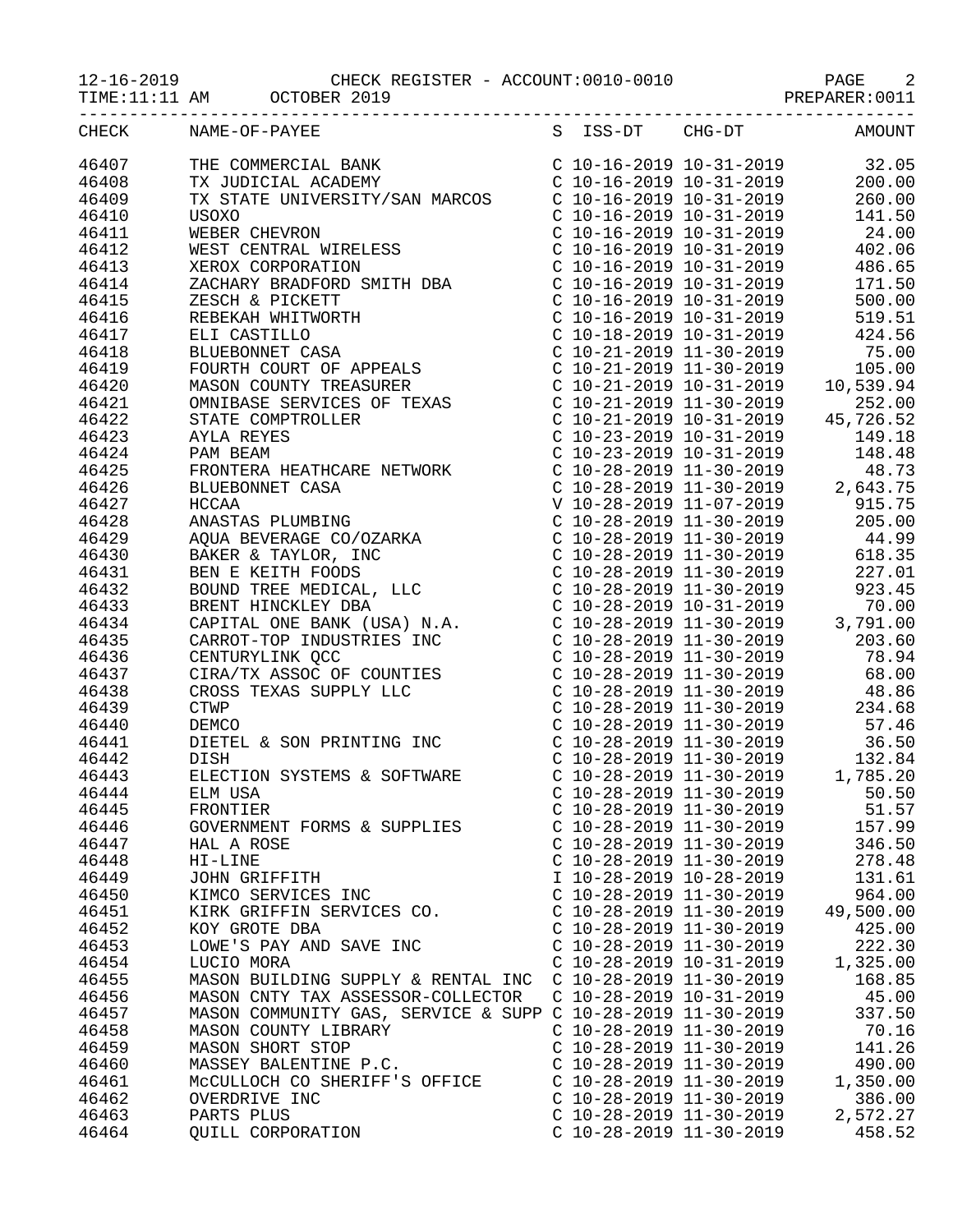12-16-2019 CHECK REGISTER - ACCOUNT:0010-0010 PAGE 3

TIME:11:11 AM OCTOBER 2019 CONSTRAINING PREPARER:0011

| CHECK | NAME-OF-PAYEE                       | S. | ISS-DT                    | CHG-DT | AMOUNT      |
|-------|-------------------------------------|----|---------------------------|--------|-------------|
| 46465 | RESERVE ACCOUNT                     |    | $C$ 10-28-2019 11-30-2019 |        | 1,000.00    |
| 46466 | RHEA PLUMBING                       |    | $C$ 10-28-2019 11-30-2019 |        | 187.29      |
| 46467 | SAYLES PEST CONTROL                 |    | $C$ 10-28-2019 11-30-2019 |        | 125.00      |
| 46468 | SOUTHWEST TEXAS REGIONAL ADVISORY C |    | $C$ 10-28-2019 11-30-2019 |        | 1,600.00    |
| 46469 | STROEHER & SON, INC.                |    | $C$ 10-28-2019 11-30-2019 |        | 5,836.58    |
| 46470 | TEXAS A&M AGRILIFE EXTENSION SERVIC |    | $C$ 10-28-2019 11-30-2019 |        | 1,940.00    |
| 46471 | TEXAS COMMUNICATIONS                |    | $C$ 10-28-2019 11-30-2019 |        | 25.69       |
| 46472 | THOMSON REUTERS - WEST              |    | $C$ 10-28-2019 11-30-2019 |        | 468.18      |
| 46473 | TINA C YOUNG                        |    | $C$ 10-28-2019 11-30-2019 |        | 400.00      |
| 46474 | TX ASSOC OF COUNTIES                |    | $C$ 10-28-2019 11-30-2019 |        | 1,000.00    |
| 46475 | WEST CENTRAL WIRELESS               |    | $C$ 10-28-2019 11-30-2019 |        | 408.09      |
| 46476 | XEROX CORPORATION                   |    | $C$ 10-28-2019 11-30-2019 |        | 172.50      |
| 46477 | ZESCH & PICKETT                     |    | $C$ 10-28-2019 11-30-2019 |        | 1,360.00    |
| 46478 | PAYROLL CLEARING ACCOUNT            |    | $C$ 10-29-2019 10-31-2019 |        | 143, 137.30 |
| 46479 | WILLOW CREEK CAFE                   |    | $C$ 10-30-2019 11-30-2019 |        | 3,817.50    |
|       |                                     |    |                           |        |             |